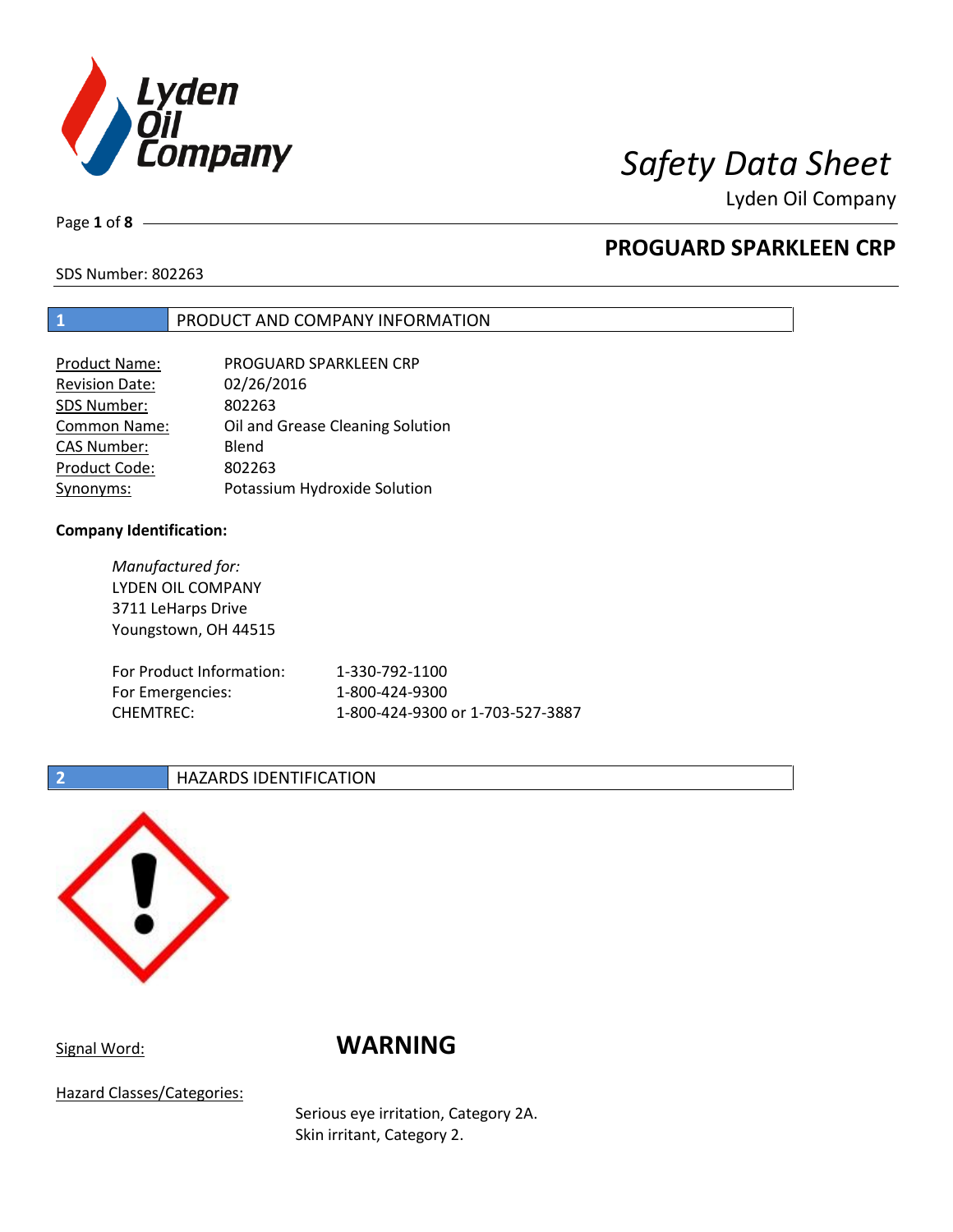

Lyden Oil Company

| Page 2 of 8 -                   |                                                                       |
|---------------------------------|-----------------------------------------------------------------------|
|                                 | <b>PROGUARD SPARKLEEN CRP</b>                                         |
| <b>SDS Number: 802263</b>       |                                                                       |
|                                 |                                                                       |
| Hazard Statement(s):            | H319: Causes serious eye irritation.                                  |
|                                 | H315: Causes skin irritation.                                         |
|                                 |                                                                       |
| <b>Precaution Statement(s):</b> |                                                                       |
|                                 | P101: If medical advice is needed, have product container or label at |
|                                 | hand.                                                                 |
|                                 | P102: Keep out of reach of children.                                  |
|                                 | P103: Read label before use.                                          |
|                                 | P280: Wear protective gloves and eye protection.                      |
|                                 | P302+352: IF ON SKIN: Wash with plenty of soap and water.             |
|                                 | P332+313: If skin irritation occurs: Get medical advice/attention.    |
|                                 | P305+351+338: IF IN EYES: Rinse cautiously with water for several     |
|                                 | minutes. Remove contact lenses if present and easy to $do$ – continue |
|                                 | rinsing.                                                              |
|                                 | P337+313: If eye irritation persists get medical advice/attention.    |
|                                 | P362+364: Take off contaminated clothing and wash it before reuse.    |
| Other Hazard Statement(s):      |                                                                       |
|                                 | -NFPA Ratings:                                                        |
|                                 | Health = $1$                                                          |
|                                 | Fire $= 0$                                                            |
|                                 | Reactivity = $0$                                                      |
|                                 |                                                                       |

## **3** COMPOSITION / INFORMATION ON INGREDIENTS

### Ingredients:

*Mixture of the substances listed below with nonhazardous additions.*

| <b>Chemical Name</b> | <b>CAS Number</b> | Percentage |
|----------------------|-------------------|------------|
| Potassium Hydroxide  | 1310-58-3         | $<$ 3.0    |
| l Triethanolamine    | 102-71-6          | $<$ 15     |

*\*Any concentration shown as a range is to protect confidentiality or is due to batch variation.*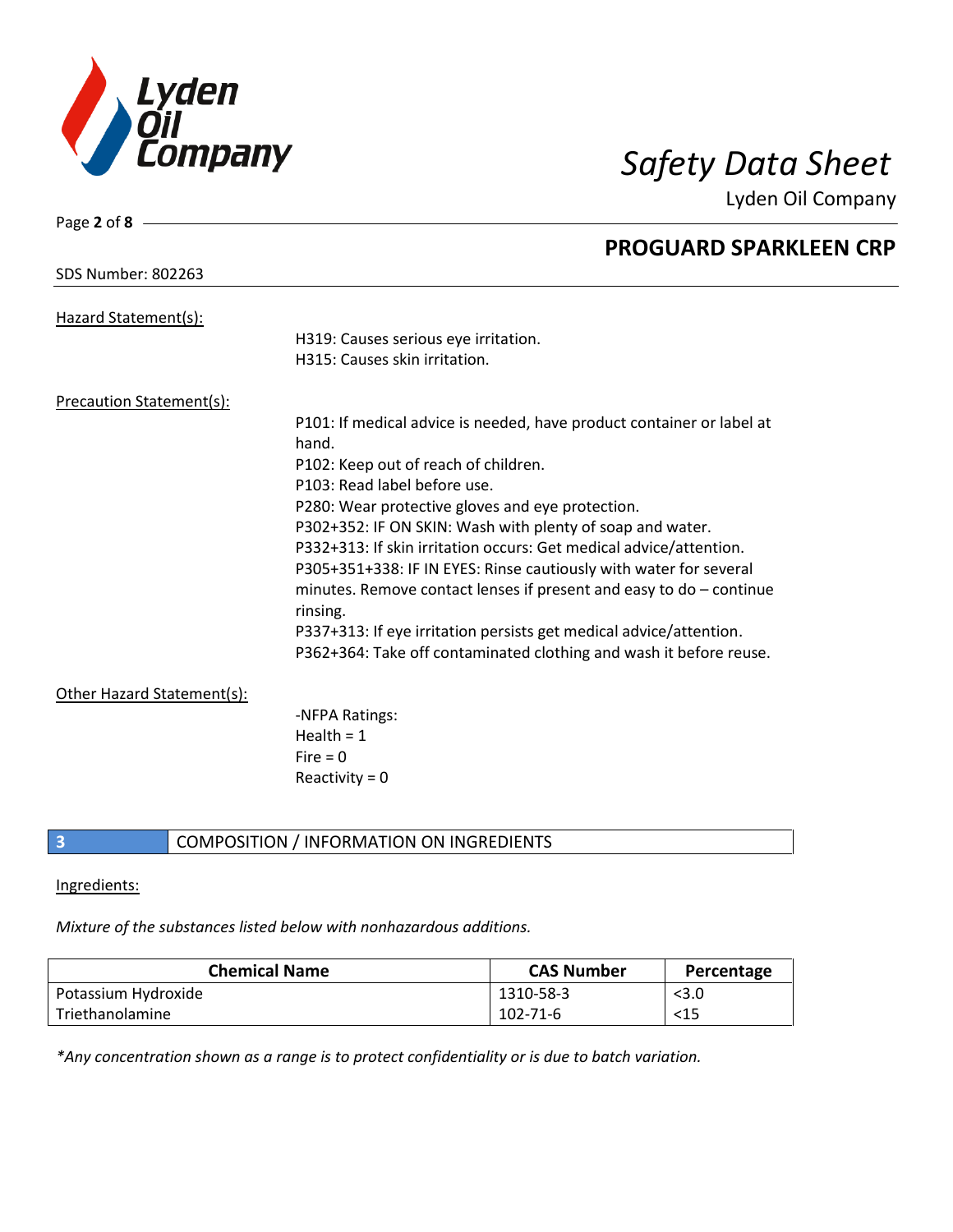

Lyden Oil Company

SDS Number: 802263

Page **3** of **8**

| 4                                             | FIRST AID MEASURES                                                                                                                                                                                                                                                                                                                                                                                                |
|-----------------------------------------------|-------------------------------------------------------------------------------------------------------------------------------------------------------------------------------------------------------------------------------------------------------------------------------------------------------------------------------------------------------------------------------------------------------------------|
| Description of First Aid Measures:            |                                                                                                                                                                                                                                                                                                                                                                                                                   |
| Inhalation:                                   |                                                                                                                                                                                                                                                                                                                                                                                                                   |
|                                               | Remove victim to fresh air and keep at rest in a position comfortable<br>for breathing. If the victim has difficulty breathing or tightness of the<br>chest, is dizzy, vomiting or unresponsive, give oxygen with rescue<br>breathing or CPR as required and transport to the nearest medical<br>facility.                                                                                                        |
| Skin Contact:                                 |                                                                                                                                                                                                                                                                                                                                                                                                                   |
|                                               | Flush skin with water, wash with soap and water. If irritation occurs,<br>get medical attention. Remove contaminated clothing. Do not reuse<br>clothing until cleaned. If material is injected under the skin, transport<br>to the nearest medical facility for additional treatment. If redness,<br>swelling, pain and/or blisters occur, transport to the nearest medical<br>facility for additional treatment. |
| Eye Contact:                                  |                                                                                                                                                                                                                                                                                                                                                                                                                   |
|                                               | Flush eyes with running water for at least 15 minutes. If redness,<br>burning, blurred vision or irritation persists, transport to nearest<br>medical facility for additional treatment.                                                                                                                                                                                                                          |
| Ingestion:                                    |                                                                                                                                                                                                                                                                                                                                                                                                                   |
|                                               | Do NOT induce vomiting and obtain medical attention. Have victim<br>rinse mouth out with water. If vomiting occurs spontaneously, keep<br>head below hips to prevent aspiration.                                                                                                                                                                                                                                  |
| Symptoms and Effects, both acute and delayed: |                                                                                                                                                                                                                                                                                                                                                                                                                   |
|                                               | No further relevent data available.                                                                                                                                                                                                                                                                                                                                                                               |
| <b>Recommended Actions:</b>                   |                                                                                                                                                                                                                                                                                                                                                                                                                   |
|                                               | Treat symptomatically. Call a doctor or poison                                                                                                                                                                                                                                                                                                                                                                    |

control center for guidance.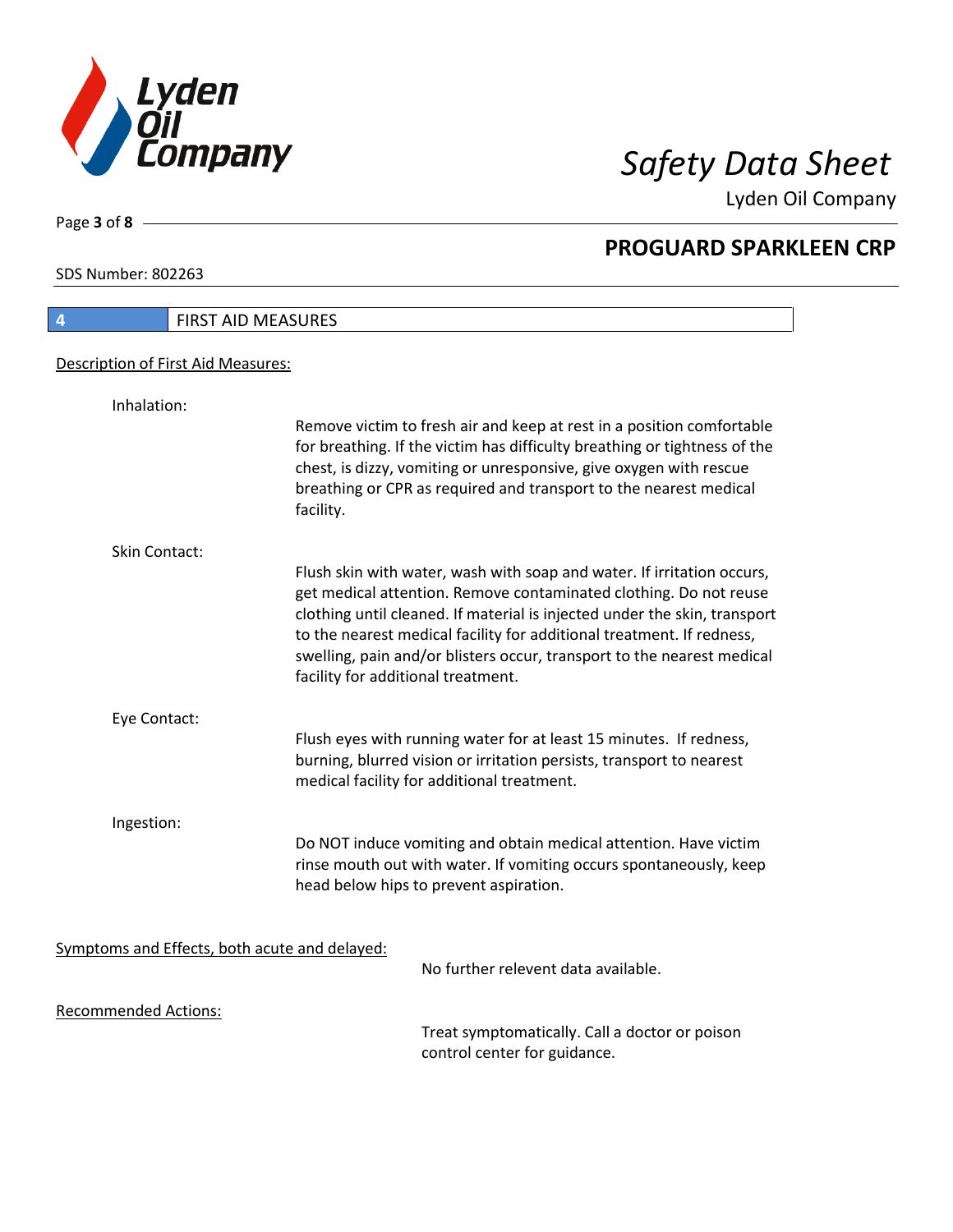

Lyden Oil Company

SDS Number: 802263

Cleanup Procedures:

| FIRE FIGHTING MEASURES<br>5                           |                                                                                                                                                              |
|-------------------------------------------------------|--------------------------------------------------------------------------------------------------------------------------------------------------------------|
| Recommended Fire-Extinguishing Equipment:             | Use dry powder, foam, or carbon dioxide fire<br>extinguishers. Water may be ineffective in fighting<br>an oil fire unless used by experienced fire fighters. |
| Possible Hazards During a Fire:                       | The material as received will not support<br>combustion, however its residues may; therefore,<br>procedures for an oil fire should be followed.              |
| Recommendations to Firefighters:                      | Proper protective equipment including breathing<br>apparatus.                                                                                                |
| <b>ACCIDENTAL RELEASE MEASURES</b><br>$6\phantom{1}6$ |                                                                                                                                                              |
| <b>Personal Precautions:</b>                          | Avoid contact with skin, eyes, and clothing.                                                                                                                 |
| <b>Emergency Procedures:</b>                          | Contain spilled material, collect in suitable and<br>properly labeled containers.                                                                            |
|                                                       |                                                                                                                                                              |

Pick up excess with inert absorbant material.

Page **4** of **8**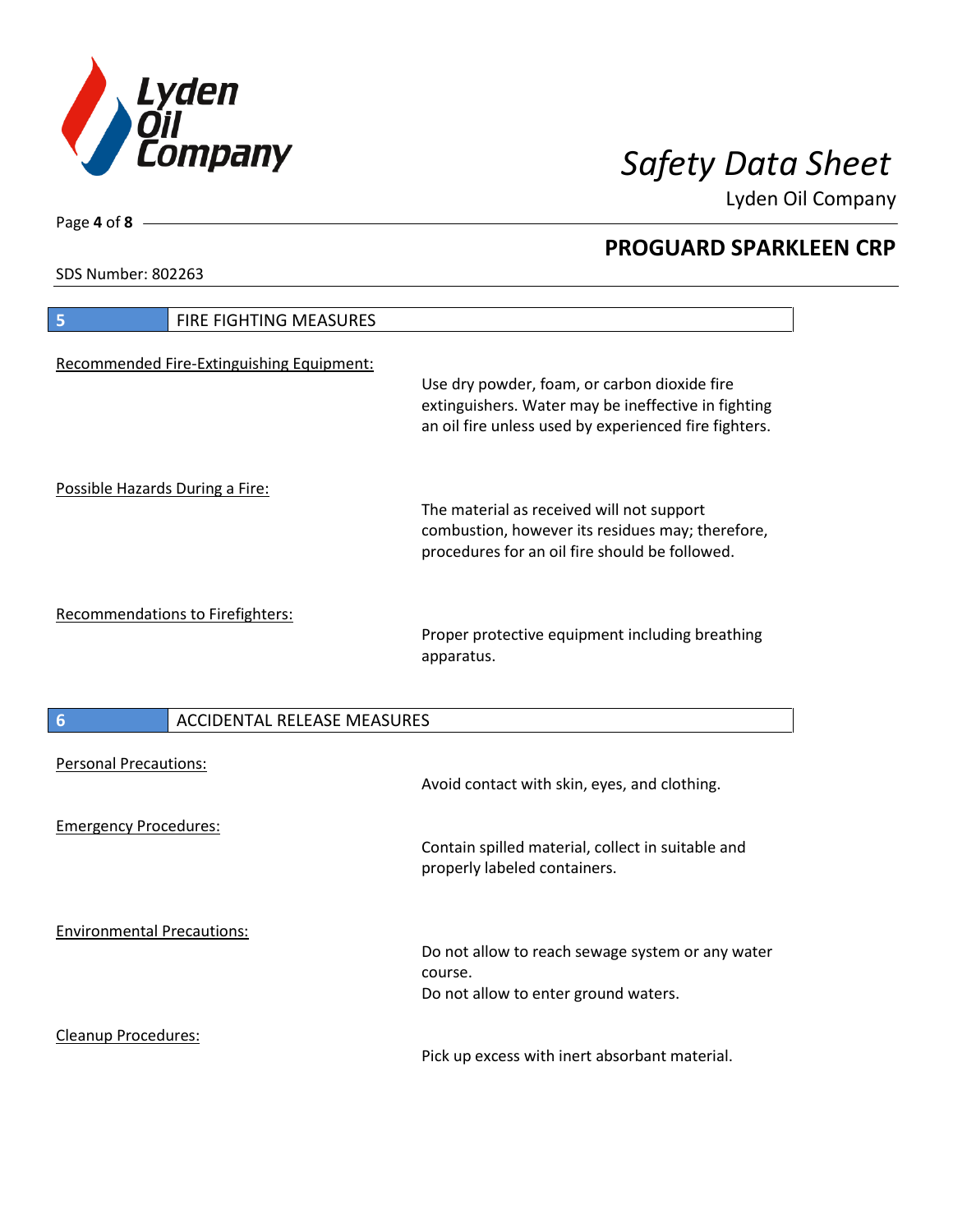

Lyden Oil Company

SDS Number: 802263

Page **5** of **8**

 $\overline{\phantom{a}}$ 

| $\overline{7}$                 | <b>HANDLING AND STORAGE</b>                                  |                                                                                                                                                                                                                                           |
|--------------------------------|--------------------------------------------------------------|-------------------------------------------------------------------------------------------------------------------------------------------------------------------------------------------------------------------------------------------|
| <b>Handling Precautions:</b>   |                                                              |                                                                                                                                                                                                                                           |
|                                |                                                              | Handle with care and avoid spillage on the floor.<br>Do not cut, weld, drill, grind, braze, or solder<br>container.                                                                                                                       |
| <b>Storage Requirements:</b>   |                                                              | Keep container tightly sealed.<br>Keep away from sources of ignition.                                                                                                                                                                     |
| 8                              | EXPOSURE CONTROLS / PERSONAL PROTECTION                      |                                                                                                                                                                                                                                           |
| <b>Exposure Limits:</b>        | -1310-58-3 Potassium Hydroxide (<3%):<br>ACGIH TWA $-2mg/m3$ |                                                                                                                                                                                                                                           |
|                                | -102-71-6 Triethanolamine (<15%)                             |                                                                                                                                                                                                                                           |
|                                | ACGIH TWA $-$ 5mg/m <sup>3</sup>                             |                                                                                                                                                                                                                                           |
| <b>Engineering Controls:</b>   |                                                              | All ventilation should be designed in accordance<br>with OSHA standard (29 CFR 1910.94).                                                                                                                                                  |
| Personal Protective Equipment: |                                                              |                                                                                                                                                                                                                                           |
|                                |                                                              | Keep away from foodstuffs, beverages, and feed.<br>Immediately remove all soiled and contaminated<br>clothing.<br>Wash hands before breaks and at the end of work.<br>Avoid contact with eyes and skin.<br>Use safety glasses and gloves. |
| 9                              | PHYSICAL AND CHEMICAL PROPERTIES                             |                                                                                                                                                                                                                                           |

Color: Gold Physical State: Liquid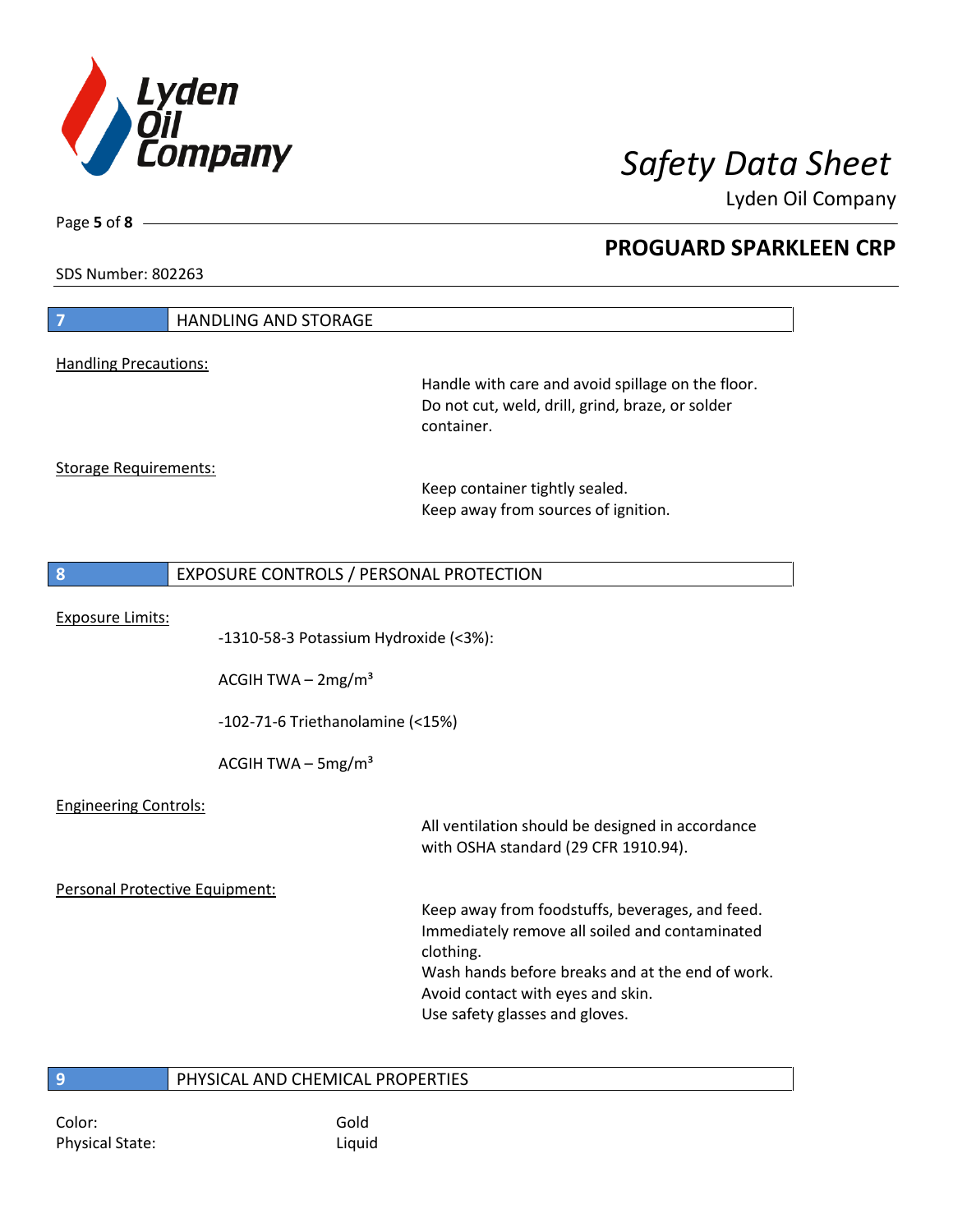

Lyden Oil Company

# SDS Number: 802263

Page **6** of **8**

| Odor:                         | Characteristic     |
|-------------------------------|--------------------|
| Odor Threshold:               | Data not available |
| pH:                           | 9.10 (at 10%)      |
| <b>Melting Point:</b>         | Data not available |
| <b>Boiling Point:</b>         | $>212$ °F          |
| <b>Boiling Range:</b>         | Data not available |
| Flash Point:                  | Data not available |
| <b>Evaporation Rate:</b>      | $<$ 1              |
| Flammability:                 | Data not available |
| Flammability Limits:          | Data not available |
| Vapor Pressure:               | Data not available |
| Vapor Density:                | Data not available |
| <b>Relative Density:</b>      | 1.038              |
| Solubilities:                 | Soluble in water   |
| <b>Partition Coefficient:</b> | Data not available |
| Auto-Ignition Temperature:    | Data not available |
| Decomposition Temperature:    | Data not available |
| Viscosity:                    | Data not available |

# **10** STABILITY AND REACTIVITY

| Stability:                  | Stable under normal conditions.                                  |
|-----------------------------|------------------------------------------------------------------|
| Reactivity:                 | Not reactive under normal conditions.                            |
| Conditions to Avoid:        | Extreme temperature, sparks, open flame, and<br>direct sunlight. |
| <b>Hazardous Reactions:</b> | No known hazardous reactions.                                    |
| Incompatible Materials:     | Strong oxidizers and strong reducing agents.                     |
| Decomposition Products:     | Oxides of carbon, nitrogren, and hydrogen.                       |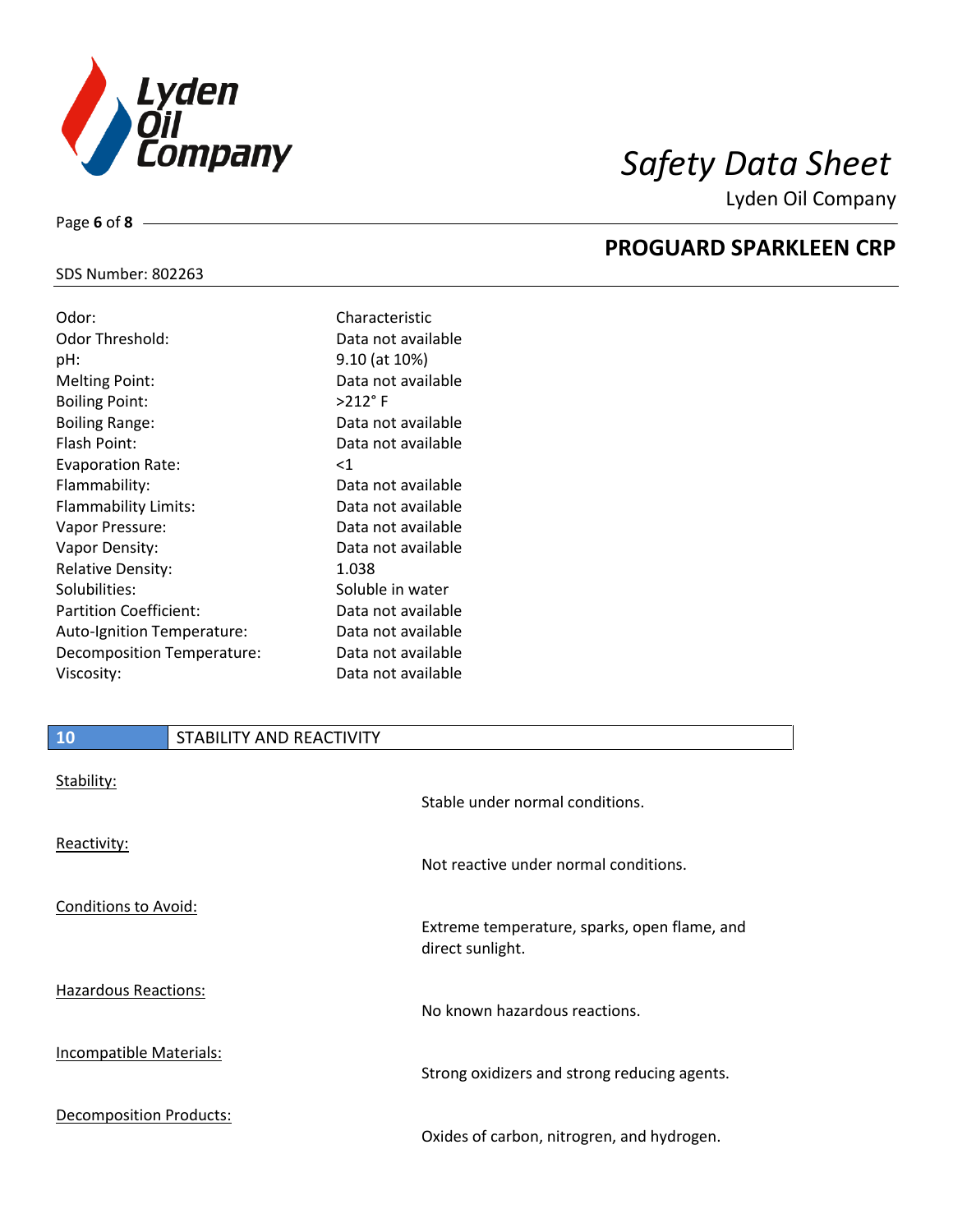

Lyden Oil Company

SDS Number: 802263

| <b>11</b><br><b>TOXICOLOGICAL INFORMATION</b>                                      |                                                                                                                           |
|------------------------------------------------------------------------------------|---------------------------------------------------------------------------------------------------------------------------|
| Routes of Exposure:                                                                | Skin and eye contact are the primary routes of<br>exposure although exposure may occur following<br>accidental ingestion. |
| <b>Exposure Effects:</b>                                                           | This mixture can cause irritation to skin and<br>irritation, redness to the eyes.                                         |
| <b>Measures of Toxicity:</b>                                                       | No test data available.                                                                                                   |
| Carcinogenic/Mutagenic Precautions:                                                | Non-carcinogenic and not expected to be<br>mutagentic.                                                                    |
| 12<br><b>ECOLOGICAL INFORMATION</b>                                                |                                                                                                                           |
| <b>Ecological Precautions:</b>                                                     | Avoid exposing to the environment.                                                                                        |
| <b>Ecological Effects:</b><br>No specific environmental or aquatic data available. |                                                                                                                           |
| 13<br>DISPOSAL CONSIDERATIONS                                                      |                                                                                                                           |
| <b>Disposal Methods:</b>                                                           | Dispose of waste material in accordance with all<br>local, state, and federal requirements.                               |
| <b>Disposal Containers:</b>                                                        | Use properly approved container for disposal.                                                                             |
| <b>Special Precautions:</b>                                                        | Do not flush to surface waters or drains.                                                                                 |

Page **7** of **8**